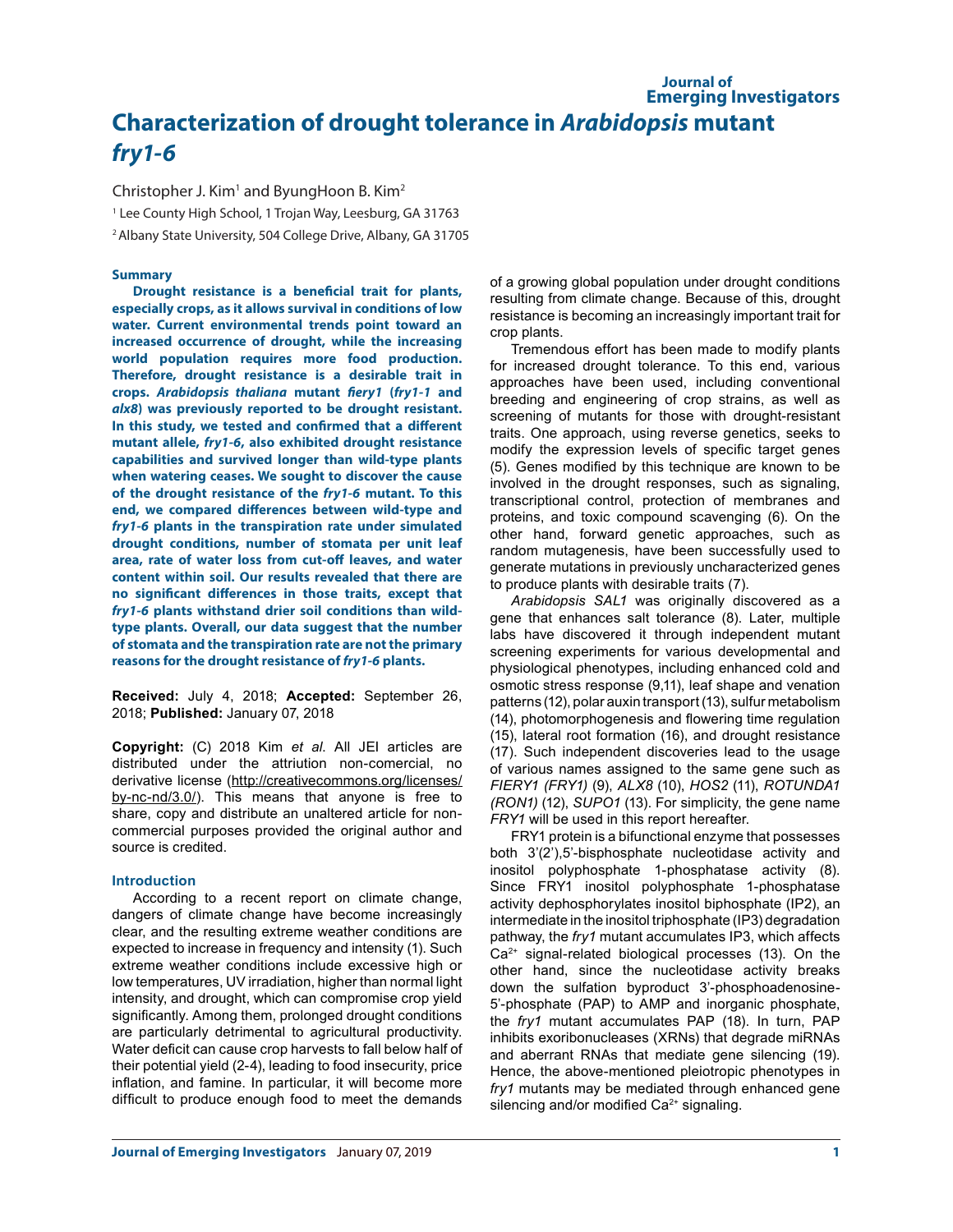The drought tolerance phenotype was observed in *alx8* and in *fry1-1* allelic background. These are originated from different *Arabidopsis* variants called ecotypes *Columbia* for *alx8* and *C24* for *fry1-1* (17). Soilgrown *alx8* and *fry1-1* could survive longer than wildtype plants under drought conditions. Moreover, *alx8* exhibited higher relative water content than the wildtype plants after being exposed to prolonged drought conditions (17), but the cause of the higher relative water content was elusive.

In the present study, we tested the drought tolerance of another *fry1* allele, *fry1-6*, which was initially discovered due to its photomorphogenic phenotype (15). In contrast to *fry1-1*, the ecotype background of *fry1-6* is *Columbia*, and *fry1-6* is a knockout mutant induced by a T-DNA insertion in *FRY1* gene, whereas *fry1-1* and *alx8* are base substitution mutants. We hypothesized that *fry1-6*  mutant is also drought tolerant, and that the tolerance is due to a lower transpiration rate since transpiration through stomata is the major source of water loss. To test this we measured transpiration rate, leaf water loss rate, soil water content, and the number of stomata. Although our data confirms the drought resistance of *fry1-6*, we did not observe differences in the numbers or transpiration efficiency of stomata.

### **Results**

# Drought resistant *fry1* plants have similar transpiration rates as wild-type plants.

Since it has been reported that two different alleles of *fry1* in different ecotype backgrounds (*fry1-1* and alx8) could tolerate drought more efficiently (17), we tested another allele *fry1-6* (ecotype *Columbia*) under our laboratory conditions (**Figure 1**). As in other drought tolerant allelic backgrounds, *fry1-6* plants survived longer than the wild-type plants when watering was paused, and the soil was allowed to dry. Since water loss from plants occurs mainly through transpiration at the stomata (20), we hypothesized that a lower transpiration rate was the reason for drought tolerance of *fry1-6* mutants. To measure the transpiration rate, homemade transpirometers were constructed (**Figure 2A**), as described in Methods. The rate of transpiration was measured by weighing the whole transpirometer setup periodically. Loss of weight could only be credited to transpiration, since water could not have evaporated through the oil layer on top of the transpirometer solution, and we did not add or remove liquid from the transpirometer. In fact, we confirmed this by using a control transpirometer without a plant, which showed no detectable change in weight over the same time period we tested (**Figure 2B**).

In addition to normal conditions, simulated drought conditions (hypertonic solutions) were created by using poly[ethylene glycol] solutions (PEG) in the transpirometer (21). In both *fry1-6* and wild-type plants, increasing the concentrations of PEG reduced the average transpiration rate per plant, indicating stomatal closure (**Figure 2C**). Moreover, the transpiration rate for *fry1-6* mutants was significantly lower than that of wild-

# **Journal of Emerging Investigators**



**Figure 1: Drought resistance of** *fry1-6***.** Water was withheld for 12 days before the pictures were taken. Wild-type plants were all dried, whereas *fry1-6* plants still survived. Representative pictures of three-week-old plants were shown. Other 4 pots for each genotype showed the same phenotype.

type plants for every concentration of PEG we used (**Figure 2C**), suggesting that *fry1-6* plants generally conserved water in any level of drought tested in this study. However, *fry1-6* mutant plants were noticeably smaller in size than wild-type plants (**Figure 1**). As a result, it was expected that average transpiration rates per plant would be lower for *fry1-6* plants. To prevent size differences from interfering with the experiment conclusions, transpiration rates per unit area (cm<sup>2</sup>) were calculated after obtaining the surface area of the leaves of each individual plant we used. As shown in **Figure 2D**, *fry1-6* plants did not have a lower average transpiration rate per unit area compared to wild-type plants. In fact, their transpiration rates were even slightly higher than the rates in wild-type plants, yet statistically insignificant



**Figure 2: Transpiration rate per plant. (A)** Diagram of transpirometer used in this study. **(B)** The actual weight change of the control transpirometers without plants in them. No change was detected. **(C)** Transpiration rate per plant in mg per hour. **(D)** Transpiration rate per unit area (mg/cm2 ) per hour. The error bars represent standard deviations (*n*=5) and the digits above the bars indicate *p*-values from *Student's t*-tests between wild-type and *fry1-6* plants.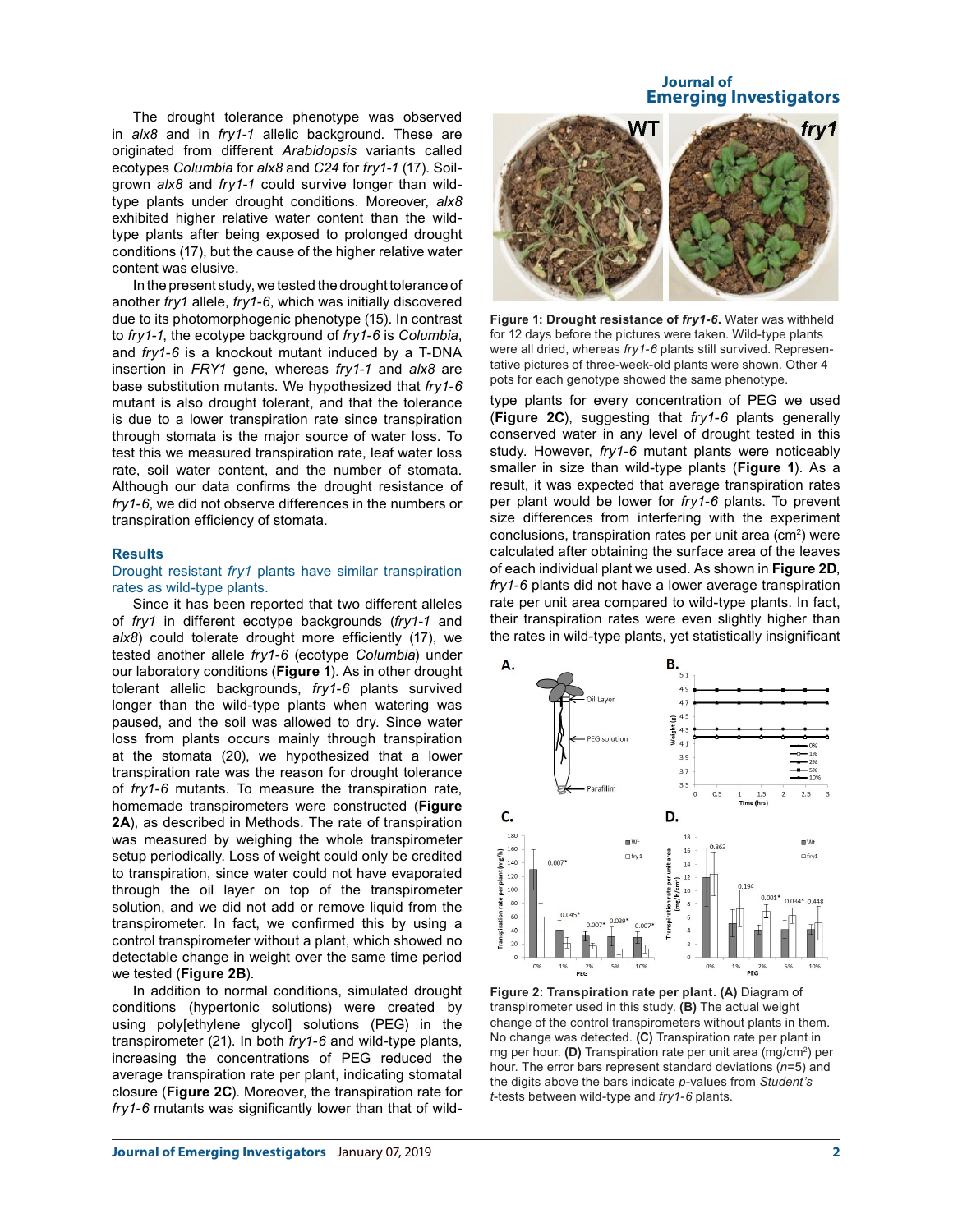except in 2% and 5% PEG ( $p < 0.05$  for both). Despite the obvious drought tolerance in *fry1-6* mutant (**Figure 1)**, our results revealed that they transpired similarly (0%, 1%, 10% PEG) or slightly more (2%, 5% PEG) than wild-type plants during drought conditions when average rates per unit area were calculated. This hints that the drought resistance of *fry1-6* plants is not due to lower transpiration rate per unit area.

# Wild-type and *fry1-6* plants have similar numbers of stomata.

Since transpiration occurs through the stomata in leaves, the average numbers of stomata per unit area on *fry1-6* and on wild-type plants were quantified to find out if the transpiration rate data correlate with the numbers of stomata. Using a light microscope, we acquired photographs of stomata imprints in nail polish that was applied to the underside of leaves, and the number of stomata was subsequently quantified using the ImageJ program (22). These data showed that the number of stomata in a single field of view at 200x was not significantly different between the two types of plants (*p* = 0.437; **Figure 3B**). This implies that the *fry1-6* mutant has a similar number of stomata to wild-type plants, and that the transpiration rate for each stoma (i.e. stomatal conductance) is also similar to, or slightly higher than, in wild-type plants (**Figure 2D**).

### Leaf water loss rates in wild-type and *fry1-6* plants.

The actual transpiration rate is affected by both the rate of water intake from the root and the rate of water loss through stomata in the leaves. In order to test the rate of water loss from the leaves only, wild-type and *fry1-6* plants' aerial parts (i.e. entire above-ground parts) were separated from their roots and placed on dry plastic trays (**Figure 4A**). The weight of the aerial parts was measured every hour. Weight change could be credited to loss of water mainly through stomata due to evaporation (20). The data revealed that about the same rate of water loss (% of original weight) was detected from the aerial parts of wild-type and *fry1-6* plants during the seven-hour experiment (**Figure 4B**). The small differences in the rate of water loss were statistically insignificant (**Figure 4C**), suggesting that the average rate of water loss per hour is very similar in both wild-type and *fry1-6* plants. This result indicates that the aerial parts of *fry1-6* and wild-type plants do not lose water at significantly different rates, and further implies that *fry1-6* mutants do not close the stomata more quickly than wild-type plants, at least during the initial seven-hour drought period.

# Soil water content.

In spite of no significant difference in the number of stomata and in the transpiration rate between wildtype and *fry1-6* plants, *fry1-6* mutant plants still survive longer in drought conditions (**Figure 1**). This might be attributed to a smaller size of *fry1-6*, hence less total transpiration per plant (**Figure 2B**), which leads to slower depletion of water in the pots. If this is the case,

# **Journal of Emerging Investigators**





**Figure 4: Water loss in aerial part of plants. (A)**  Representative plants used in this experiment. **(B)** Average percent weight change of plants over seven hours. **(C)** Average rate of percent weight change per hour. Digit between bars indicates *p*-value from a *Student's t*-test. The error bars represent standard deviations (*n*=6).

*fry1-6* plants may have survived longer due to higher soil water content, but not due to a drought-resistant trait of the plant. Therefore, we monitored the soil water content during the course of a drought test. *fry1-6* plants started to show visible signs of dehydration (wilting) in the leaves four days later compared to wild-type plants (day 16 for *fry1-6* vs. day 12 for wild-type; **Figure 5A**). Moreover, at the time when plants started to show such dehydration, the soil water content was significantly lower for the pots with *fry1-6* plants (4.1 g for *fry1-6* vs. 8.8 g for wild-type; *p* = 0.0001; **Figure 5B**). In other words, *fry1-6* plants can tolerate the drought condition until the soil water content reaches down to 4.1 g (9.8 % of average soil dry weight 43.2 g), whereas wild-type plants cannot withstand the drought when the amount of water in the soil is below 8.8 g (20.3 % of average soil dry weight 41.7 g) in the same size of pots. These data suggest that *fry1-6* plants can withstand lower soil water content than wild-type plants, and therefore are more tolerant to droughts.

#### **Discussion**

In this study, we aimed to test a new allele of *fry1* mutant (*fry1-6*) for its drought tolerance and understand the causes behind the observed drought resistance. We discovered that the *fry1-6* knock-out allele is also drought resistant, as are other *fry1* alleles carrying base substitution mutations. Despite the clear drought-tolerant phenotype (**Figures 1** and **5**) and the high cellular water content in *fry1-1* and *alx8* (17), the physiological tests we conducted, including assessment of transpiration rates, numbers of stomata, leaf water loss rates, and soil water contents, could not support the hypothesis that the *fry1-6*  drought resistance is attributed to reduced transpiration or reduced water usage by mutant plants.

Since the transpiration study we conducted was not reported in the previous study on *fry1-1* and *alx8* (17), these data are new information for the characterization of *fry1* mutant phenotype. The data indicating lower levels of absolute amount of transpiration per *fry1-6* plant (**Figure 2C**) suggests a slower rate of water loss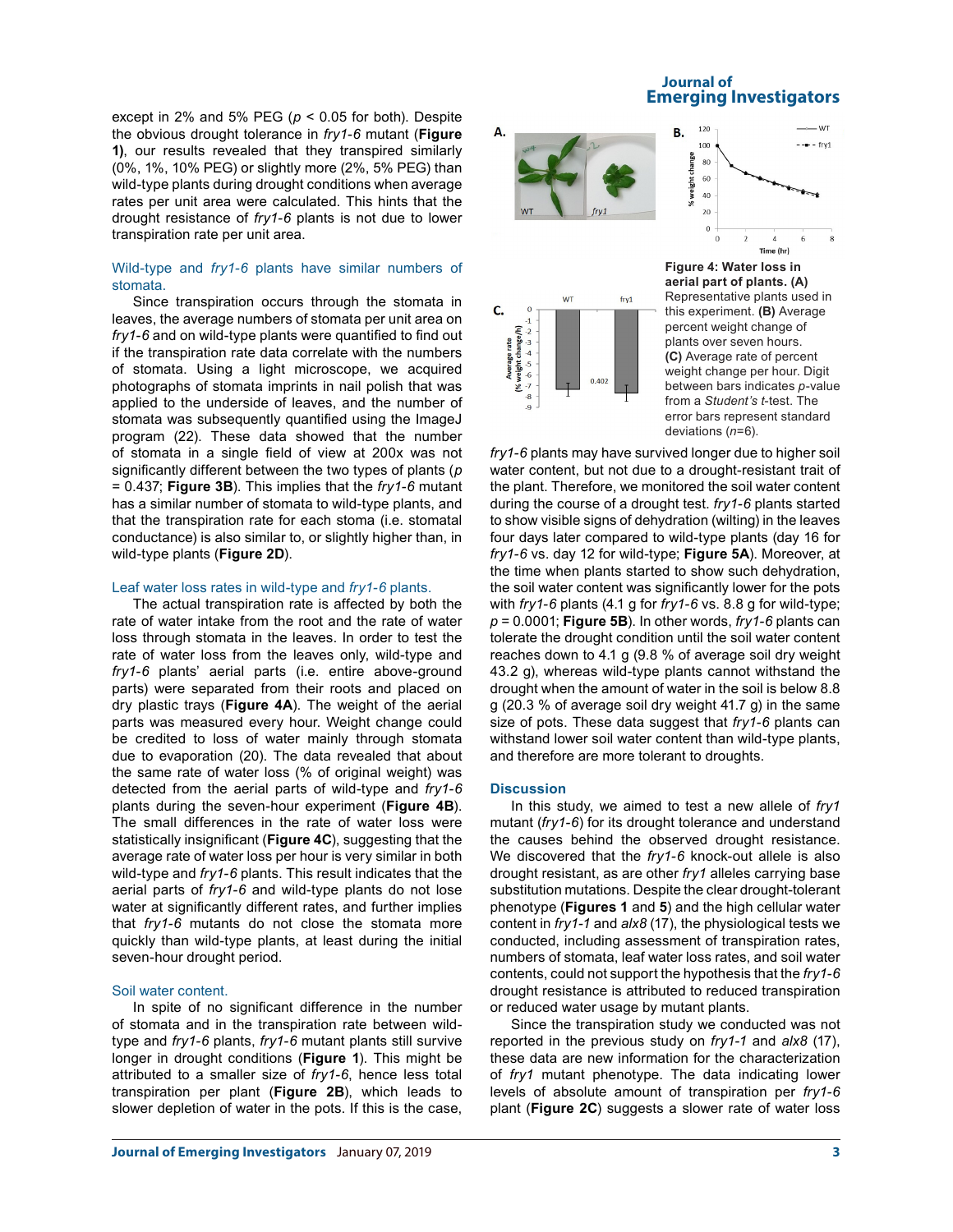

**Figure 5: Water loss in whole pots. (A)** Representative pots used in this study. Red boxes indicate the pots started to show noticeable signs of dehydration (wilting) in plants. SWC = average soil water content in gram per pot. **(B)** Water content per pot in grams at the time of the onset of visible dehydration (Day 12 for wild-type and Day 16 for *fry1-6* plants). The error bars represent standard deviations (*n*=5 pots). Digit between bars indicates *p*-value from a *Student's t*-test.

from the soil in pots containing *fry1-6* plants (**Figure 5**). On the other hand, the similar or slightly higher levels of relative amount of transpiration per unit area (**Figure 2D**) are well supported by the similar numbers of stomata (**Figure 3**) and by the similar rates of leaf water loss (**Figure 4**). This implies that the amount of water that passes through the plant from the root to the air outside of leaves might be quite similar between *fry1-6* and wildtype plants when measured per unit leaf area, which does not support our original hypothesis.

On the other hand, the data also suggests another idea that is not fully tested by our experiments. We found that the transpiration rate per unit area for wild-type plants decreases sharply between 0% PEG and 1% PEG concentrations (**Figure 2D**), however, there is a much smaller decrease in the transpiration rate between 1% and 2% PEG concentrations, and practically no difference in the average transpiration rate in PEG concentrations of 2%, 5%, and 10% (rate stays around 4 mg/h/cm2 ). In contrast to wild-type plants, the transpiration rate per unit area for *fry1-6* plants exhibited a slight tendency of consistent decrease as the concentration of PEG increased. This may continue until *fry1-6* plants' transpiration rate per unit area becomes less than wild-type plants. Based on this information, it is plausible that *fry1-6* plants are better able to adapt their transpiration rate under severe drought conditions than wild-type plants. However, due to large variations among the data, the differences between *fry1-6* and wild-type

# **Journal of Emerging Investigators**

plants are not statistically significant. Also, our leaf water loss test (up to seven hours) did not indicate any difference between *fry1-6* and wild-type plants in losing their water (**Figure 4**). Nevertheless, while the abovementioned possibility is a pure speculation, this might happen in plants grown on soil in which the extent of dryness becomes extremely severe at the end of a twoweek long drought period. If this is true, wild-type plants, faced with the gradual onset of the increasingly severe drought conditions, will be at a survival disadvantage compared to *fry1* plants, since *fry1-6* plants will continue to reduce their transpiration rates to retain water more efficiently whereas wild-type plants will not. In other words, wild-type plants may react better to the onset of less severe drought conditions, but ultimately *fry1- 6* plants will be able to adjust better yet than wild-type plants under more severe drought conditions. This may have been the reason for better drought tolerance in soilgrown *fry1-6* plants. Unfortunately, our transpirometer setup was not suitable to simulate soil with a long-term and gradual effect of drought conditions.

Another plausible explanation is that *fry1-6* plants have more osmoprotectant molecules than wild-type plants, allowing them to better retain the water in the cell. Various carbohydrates are known to function as osmoprotectants that help cells adjust the osmotic potential to prevent water loss (23). There are more unidentified sugars found in *fry1-1* and *alx8* plants compared to wild-type plants (17), which may function as osmoprotectants. Likewise, *fry1-6* plants may well have higher levels of osmoprotectants, which can explain why *fry1-6* plants are drought tolerant (**Figures 1** and **5**), as shown in *fry1-1* and *alx8* (17), while exhibiting the same level of transpiration as wild-type plants (**Figure 2D**). Here, we propose that the amount of water that passes through the plants per unit leaf area is not significantly different in *fry1* mutants and in wild-type plants, but the amount of water that is retained inside plants at a given moment is higher in *fry1* mutants due to abundant osmoprotectants. A metabolite profiling experiment in *fry1-6* mutant will address this question, as in the study of *fry1-1* and *alx8* plants (17). On the other hand, we do not rule out the possibility that the transpiration rate in *fry1* mutants can indeed be lower than the one in wildtype plants at a later stage of drought treatment. On-soil transpiration rate tests at a later stage of drought stress will be needed to address this question.

Our study found that *fry1-6* plants did exhibit increased drought tolerance in comparison to wild-type plants. However, we could not pinpoint the exact cause of this trait and instead ruled out several possibilities for the cause of drought tolerance, such as a difference in the number of stomata or a difference in transpiration rates. Further experiments will be needed to discover the exact mechanism of the drought tolerance in *fry1*  mutants.

# **Methods**

#### Plant material and growth.

Wild-type and *fry1-6* mutant plants used in this study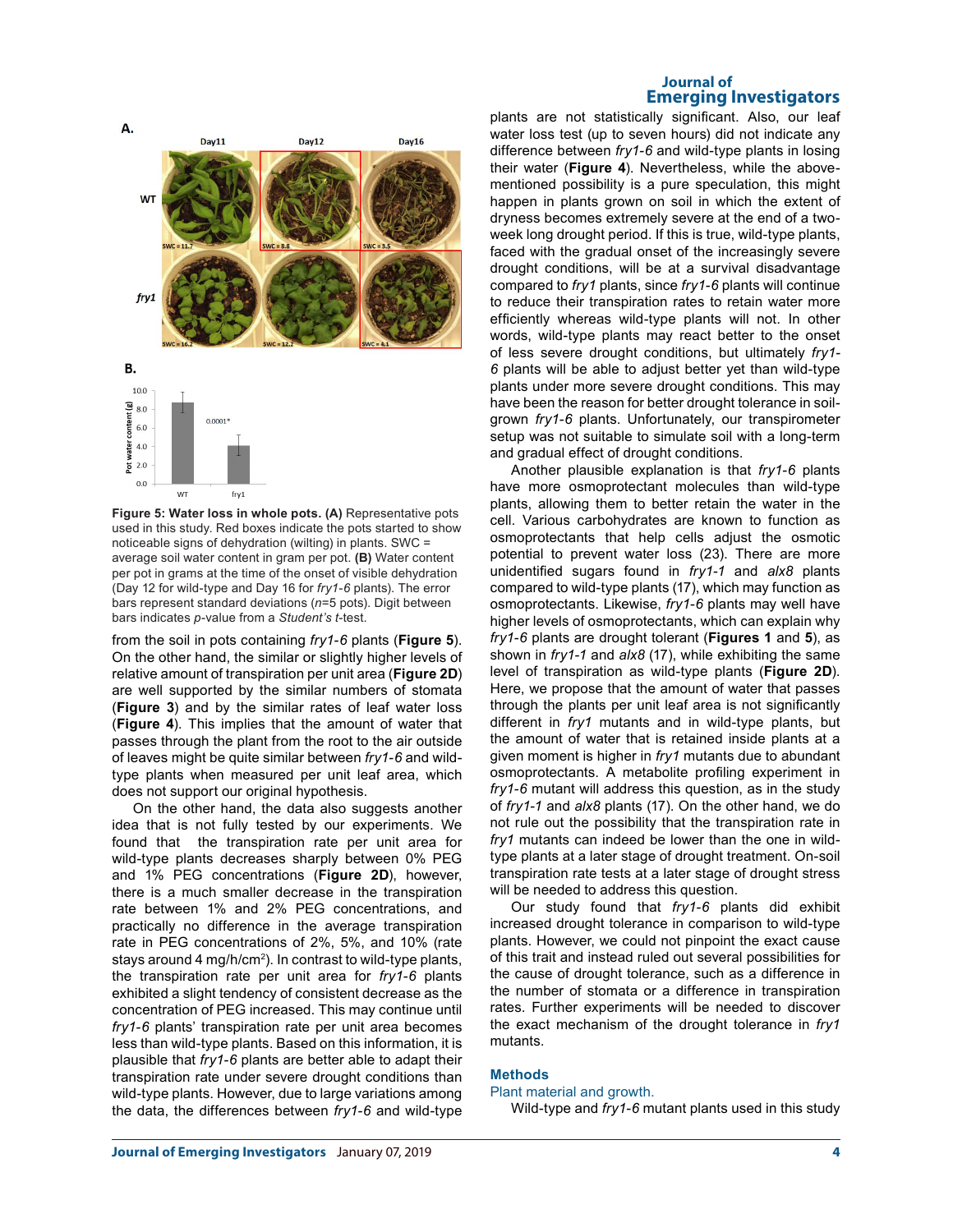were *Arabidopsis thaliana* ecotype *Columbia*. The *fry1- 6* mutant has a T-DNA insertion in the *FIERY1* coding region (15). Seeds were sown on MS medium (24) in a Petri dish and stratified in a refrigerator (4 °C) for three days. Seeds were then germinated and grown at 22 °C in a growth chamber programmed for 24 hours light (cool white fluorescent light with the intensity of 100  $\mu$ M/ sec/m<sup>2</sup>). One-week old seedlings were transplanted into soil for further growth under the same environmental condition until used for experiments.

## Transpiration rate in varying PEG solutions.

In order to measure the transpiration rate, home-made transpirometers were created by cutting 5 ml pipettes (**Figure 2A**). The bottom segments of pipettes (about 10 cm) were used as the container of a transpirometer. Plants (3.5 weeks old) with soil were removed from the pots and carefully washed off most soil using distilled water. The root part of a single plant was placed into a single transpirometer so that the aerial part was above the transpirometer. The hole at the bottom of the pipette was sealed with Parafilm M (Bemis, Oshkosh, WI). Distilled water was then poured into the transpirometer until about 5 mm from the rim. A thin layer of vegetable cooking oil was placed on top of the water to prevent evaporation from the surface. Drought conditions were simulated by forming hypertonic conditions using various concentrations of PEG (poly[ethylene glycol], MW 8000) solutions (0  $%$  ~ 10 %) instead of pure water. Control transpirometers were set up in the same way but did not contain plants. The transpirometers with plants were placed in a tube rack within a growth chamber using the same environmental conditions as described above. The weight of the whole transpirometer with a plant was measured using a fine balance every 30 minutes for 3 hours. The amount of weight loss reflects the amount of transpiration. Using the data obtained from each plant, a graph was created in Microsoft Excel. The cumulative weight change data were plotted against the time, which showed linear relationship. The transpiration rate (mg/h) was determined through the trend line of the data. The transpiration rate was divided by the plant's surface area (see below) to obtain the transpiration rate per unit area (mg/h/cm2 ). Five plants were used for each PEG concentration per genotype (wild-type or *fry1-6*).

# Measurement of leaf surface area.

All leaves of the identical plants used in the transpiration experiments were cut off immediately after conclusion of the experiment. Subsequently, the plant leaf blades were unfolded, taped to a white sheet of paper, and photographed. Using ImageJ (22), the leaf surface area was measured and used to calculate the rate of transpiration per unit area.

### Number of stomata.

Clear nail polish was applied to the underside of the largest leaf of a plant (3.5 weeks old) and set in a growth chamber to dry. When dried, the nail polish was carefully removed from the leaf and placed on microscope slides.

# **Journal of Emerging Investigators**

The stomatal imprints were observed using an Olympus BX 41 inverted microscope (Tokyo, Japan) at 200x magnification, and the digital images were taken with a CCD camera attached to the microscope. The number of stomata in each field of view was determined by counting them using the ImageJ program (22).

### Leaf water loss test.

The experiment was carried out according to Verslues *et al.* (21). The aerial part of a plant (3.5 weeks old) was cut so that all rosette leaves were attached together. Each prepared plant was placed on a small plastic tray (3 cm x 3 cm) and placed in a growth chamber with the same environmental conditions described above. The weight of each plant was measured using a fine balance every 60 minutes for seven hours and converted to the percentage of the initial fresh weight of the plant. The rate of water loss (% loss per hour) was calculated for each plant using the trend line as described above. Mean and standard deviation of six individual plants per genotype were calculated.

### Water Content of Soil.

Seeds were sown and germinated on MS medium (24) as described above. Four one-week-old *fry1* plants were planted in a pot. Five of such pots were used for a total of twenty plants. The same was done with wild-type plants. Plants were grown under the standard condition as mentioned above. After a week, the pots were saturated with water, then left to drip excess water for one hour on a grid shelf. Each pot was weighed afterward (in g). This was recorded as the Day 0 weight measurement, and water was withheld thereafter. Weight measurements in grams were taken every other day until the tenth day, after which measurements were taken every day. After all plants had died, pots were left in an oven at 50 °C overnight to completely dry. The dry pots were then weighed to obtain a dry weight. The dry weight of the pot was subtracted from the previous measured weights of the pots to isolate the weight of water in each pot.

### Statistical tests

In this study, all statistical significance between the two genotypes was confirmed through *Student's t*-tests (two-sample unequal variance) by using Microsoft Excel.

### **References**

- (1) Collins M, *et al.* "Long-term Climate Change: Projections, Commitments and Irreversibility." In: Climate Change 2013: The Physical Science Basis. Contribution of Working Group I to the Fifth Assessment Report of the Intergovernmental Panel on Climate Change [Stocker TF, Qin D, Plattner GK, Tignor M, Allen SK, Boschung J, Nauels A, Xia Y, Bex V, Midgley PM(eds.)]. *Cambridge University Press*, Cambridge, United Kingdom and New York, NY, USA. 2013.
- (2) Araus JL, *et al.* "Plant breeding and drought in C3 cereals: what should we breed for?" *Ann. Bot.*, vol. 89, 2002, pp. 925-940.